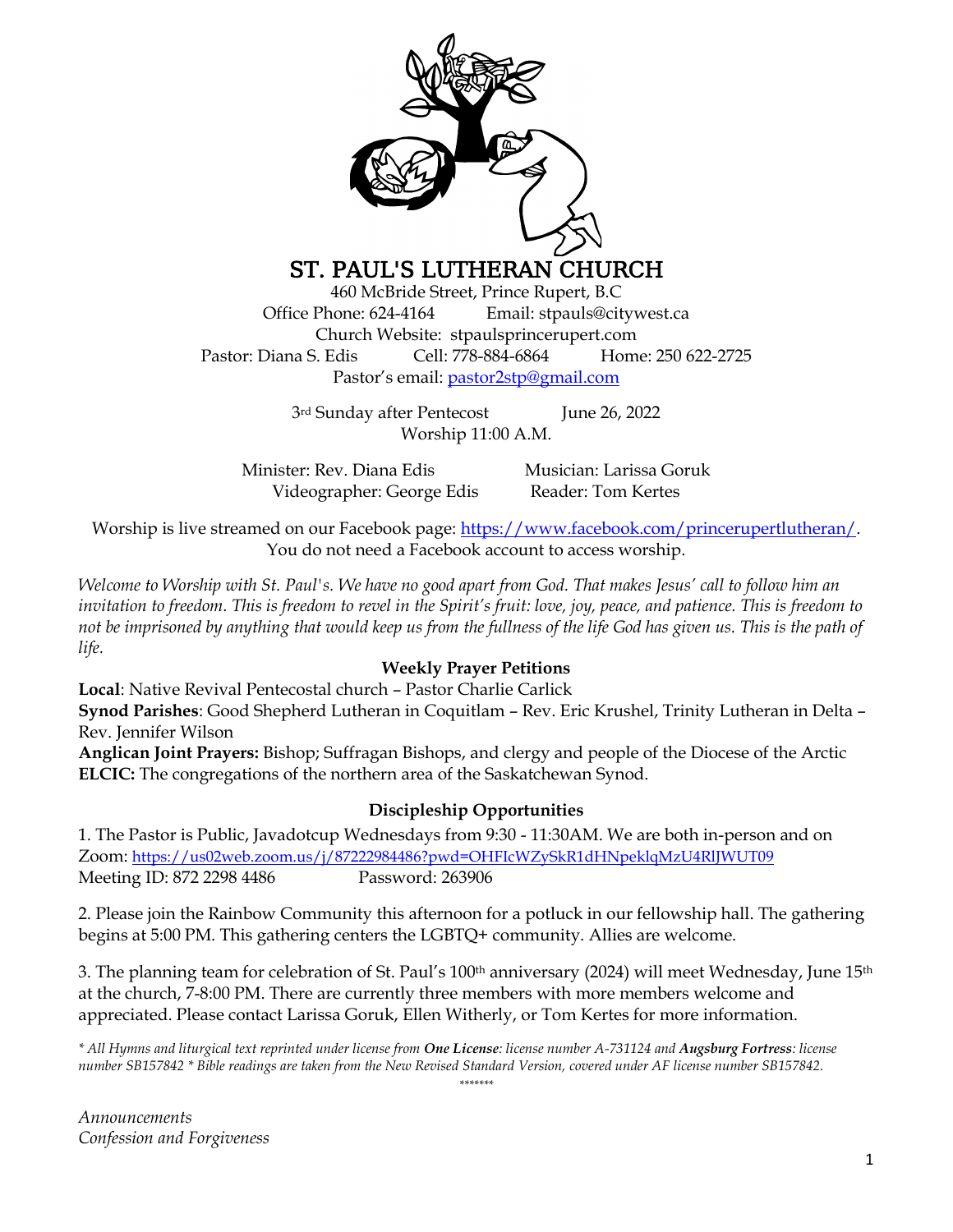Blessed be the holy Trinity,  $+$  one God, whose steadfast love endures forever.

### **Amen.**

Let us confess our sin in the presence of God and of one another.

*Silence is kept for reflection.*

Merciful God,

**we confess that we have not followed your path but have chosen our own way. Instead of putting others before ourselves, we long to take the best seats at the table. When met by those in need, we have too often passed by on the other side. Set us again on the path of life. Save us from ourselves and free us to love our neighbors. Amen.**

Hear the good news! God does not deal with us according to our sins but delights in granting pardon and mercy. In the name of  $\pm$  Jesus Christ, your sins are forgiven. You are free to love as God loves. **Amen.**



Duplication in any form prohibited without permission or valid license from copyright administrator.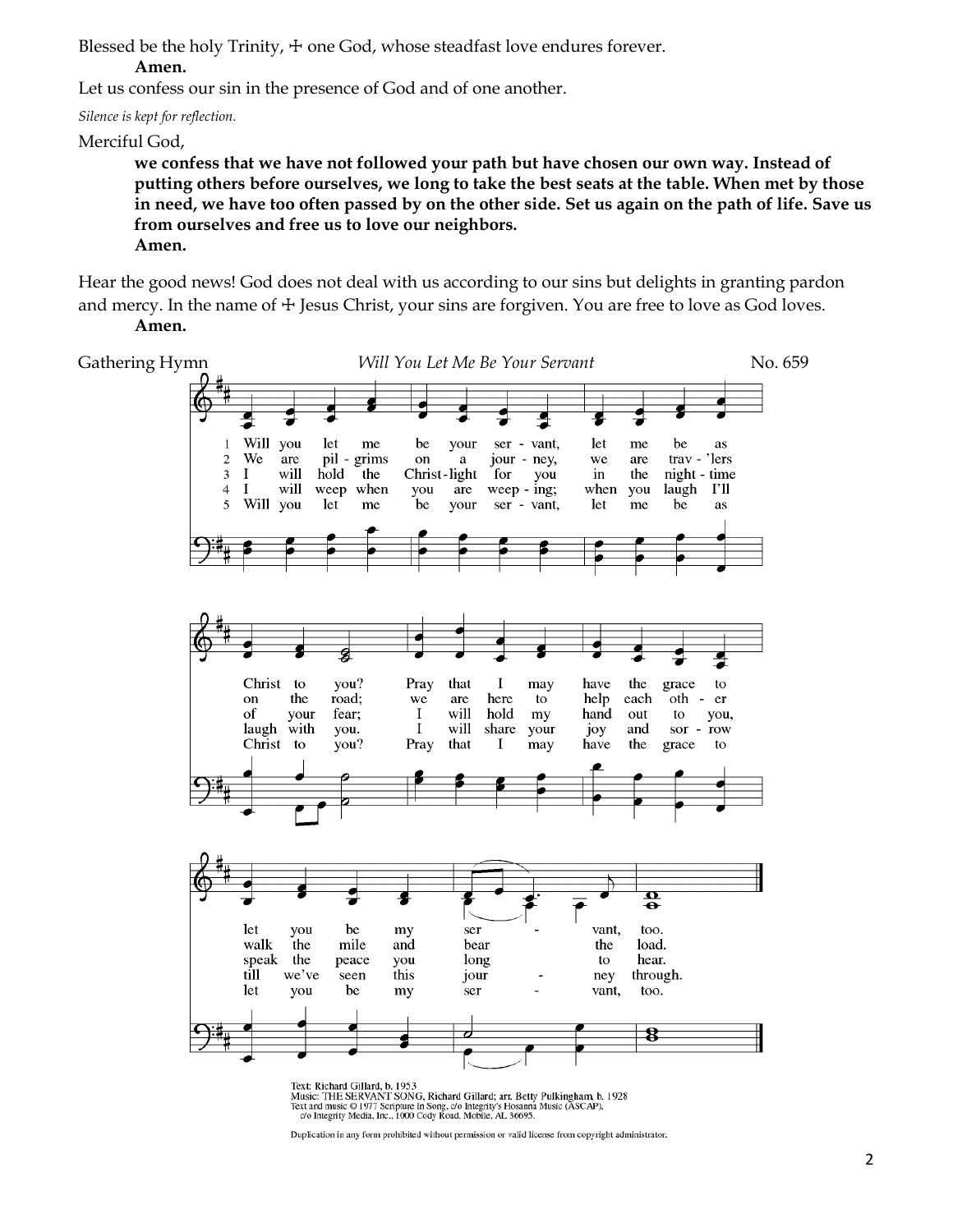L: The grace of our Lord Jesus Christ, the love of God, and the communion of the Holy Spirit be with you all.

#### **And also with you.**



### *Prayer of the Day*

**Sovereign God, ruler of all hearts, you call us to obey you, and you favor us with true freedom. Keep us faithful to the ways of your Son, that, leaving behind all that hinders us, we may steadfastly follow your paths, through Jesus Christ, our Savior and Lord. Amen.**

Our first reading is from 1 Kings, beginning at the 19<sup>th</sup> chapter 19:15-16, 19-21 19:15-16, 19-21

Then the LORD said to [Elijah,] "Go, return on your way to the wilderness of Damascus; when you arrive, you shall anoint Hazael as king over Aram. Also you shall anoint Jehu son of Nimshi as king over Israel; and you shall anoint Elisha son of Shaphat of Abel-meholah as prophet in your place.

So he set out from there, and found Elisha son of Shaphat, who was plowing. There were twelve yoke of oxen ahead of him, and he was with the twelfth. Elijah passed by him and threw his mantle over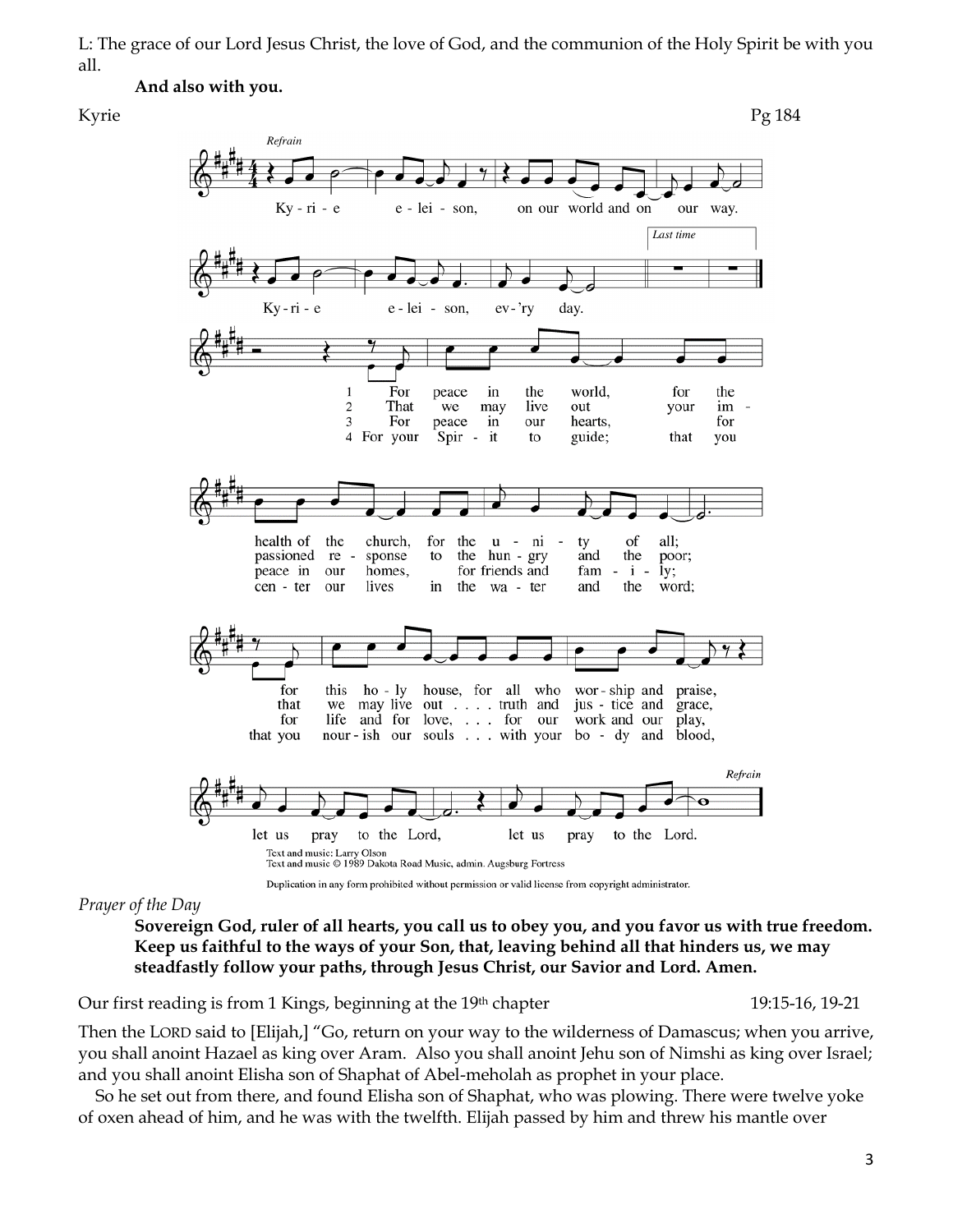him. He left the oxen, ran after Elijah, and said, "Let me kiss my father and my mother, and then I will follow you." Then Elijah said to him, "Go back again; for what have I done to you?" He returned from following him, took the yoke of oxen, and slaughtered them; using the equipment from the oxen, he boiled their flesh, and gave it to the people, and they ate. Then he set out and followed Elijah, and became his servant.

L: The word of the Lord,

**C: Thanks be to God**

We read Psalm 16:1-11 responsively: (*leader reads the light print, congregation reads the bold)*

Protect me, O God, for I take refuge in you; I have said to the LORD, "You are my Lord, my good above all other." **All my delight is in the godly that are in the land, upon those who are noble among the people.** But those who run after other gods shall have their troubles multiplied. **I will not pour out drink offerings to such gods, never take their names upon my lips.** O LORD, you are my portion and my cup; it is you who uphold my lot. **My boundaries enclose a pleasant land; indeed, I have a rich inheritance.** I will bless the LORD who gives me counsel; my heart teaches me night after night. **I have set the LORD always before me;**

**because God is at my right hand, I shall not be shaken.**

My heart, therefore, is glad, and my spirit rejoices; my body also shall rest in hope.

**For you will not abandon me to the grave, nor let your holy one see the pit.** You will show me the path of life; in your presence there is fullness of joy, and in your right hand are pleasures forevermore.

Our second reading is from Galatians beginning at the 5th chapter 5:1,13-25

For freedom Christ has set us free. Stand firm, therefore, and do not submit again to a yoke of slavery. For you were called to freedom, brothers and sisters; only do not use your freedom as an opportunity for self-indulgence, but through love become slaves to one another. For the whole law is summed up in a single commandment, "You shall love your neighbor as yourself." If, however, you bite and devour one another, take care that you are not consumed by one another.

Live by the Spirit, I say, and do not gratify the desires of the flesh. For what the flesh desires is opposed to the Spirit, and what the Spirit desires is opposed to the flesh; for these are opposed to each other, to prevent you from doing what you want. But if you are led by the Spirit, you are not subject to the law. Now the works of the flesh are obvious: fornication, impurity, licentiousness, idolatry, sorcery, enmities, strife, jealousy, anger, quarrels, dissensions, factions, envy, drunkenness, carousing, and things like these. I am warning you, as I warned you before: those who do such things will not inherit the kingdom of God.

By contrast, the fruit of the Spirit is love, joy, peace, patience, kindness, generosity, faithfulness, gentleness, and self-control. There is no law against such things. And those who belong to Christ Jesus have crucified the flesh with its passions and desires. If we live by the Spirit, let us also be guided by the Spirit.

L: The word of the Lord, **C: Thanks be to God**

Gospel Acclamation **page 188**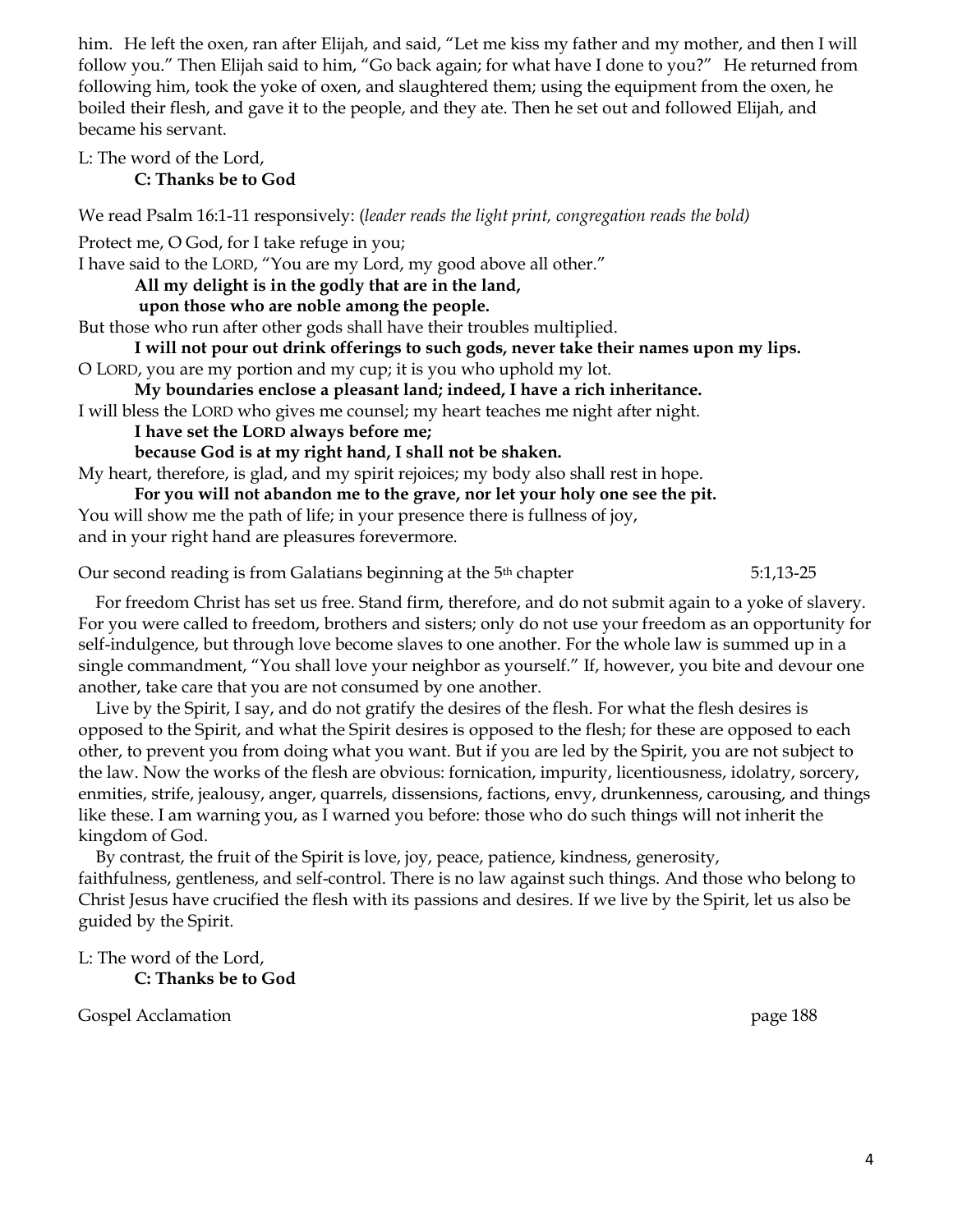

The holy gospel according to Luke, beginning at the  $9<sup>th</sup>$  chapter 9:51-62 **Glory to you, O Lord**

When the days drew near for [Jesus] to be taken up, he set his face to go to Jerusalem. And he sent messengers ahead of him. On their way they entered a village of the Samaritans to make ready for him; but they did not receive him, because his face was set toward Jerusalem. When his disciples James and John saw it, they said, "Lord, do you want us to command fire to come down from heaven and consume them?" But he turned and rebuked them. Then they went on to another village.

As they were going along the road, someone said to him, "I will follow you wherever you go." And Jesus said to him, "Foxes have holes, and birds of the air have nests; but the Son of Man has nowhere to lay his head." To another he said, "Follow me." But he said, "Lord, first let me go and bury my father." But Jesus said to him, "Let the dead bury their own dead; but as for you, go and proclaim the kingdom of God." Another said, "I will follow you, Lord; but let me first say farewell to those at my home." Jesus said to him, "No one who puts a hand to the plow and looks back is fit for the kingdom of God."

### L: The gospel of the Lord. **Praise to you, O Christ.**



<sup>\*\*\*</sup>Verses on following page\*\*\*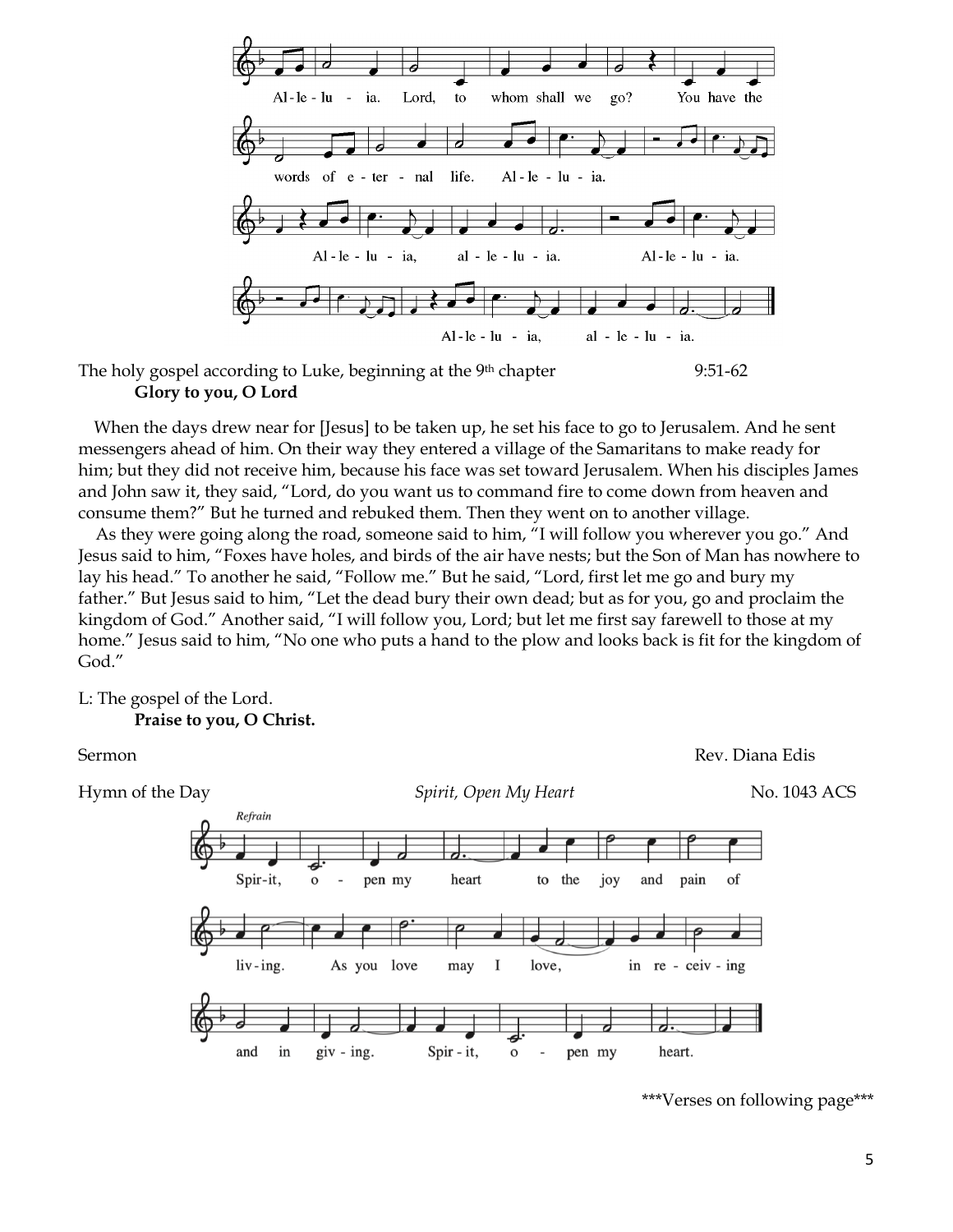

Text © 1996 Pilgrim Press. All rights reserved. Music © 2011 Alfred V. Fedak

Duplication in any form prohibited without securing permission from copyright administrator or reporting usage under valid license.

### **Reception of New Members**

L: Dear friends, we give thanks for the gift of baptism and for these people, one with us in the body of Christ, whom we welcome as new members into the life and ministry of this congregation. Bob and Joan Mair have come to our congregation from Ladysmith First United Church. Tom Kertes has come to us from St. Andrews Anglican Cathedral. Sally Newton comes to us also from St. Andrews Anglican Cathedral. They each are wanting to make public affirmation of their baptism in order that they may fully become one of the members of this family of God at St. Paul's.

#### Let us pray.

Merciful God, we thank you for these sisters and brothers, whom you have made your own by water and the Word in baptism. You have called them to yourself, enlightened them with the gifts of your Spirit, and nourished them in the community of faith. Uphold your servants in the gifts and promises of baptism, and unite the hearts of all whom you have brought to new birth. We ask this in the name of Christ.

#### **Amen.**

*Profession of Faith* Pg 235

I ask you each to profess your faith in Christ Jesus, reject sin, and confess the faith of the church. Do you renounce the devil and all the forces that defy God? If so, answer, I renounce them.

#### **I renounce them.**

Do you renounce the powers of this world that rebel against God? If so, answer, I renounce them.

# **I renounce them.**

Do you renounce the ways of sin that draw you from God? If so, answer, I renounce them.

### **I renounce them.**

*The presiding minister addresses the candidates and the assembly.*

Do you believe in God the Father?

**I believe in God, the Father almighty, creator of heaven and earth.**

Do you believe in Jesus Christ, the Son of God?

**I believe in Jesus Christ, God's only Son, our Lord, who was conceived by the Holy Spirit, born of the virgin Mary, suffered under Pontius Pilate, was crucified, died, and was buried; he descended to the dead. On the third day he rose again; he ascended into heaven, he is seated at the right hand of the Father, and he will come to judge the living and the dead.**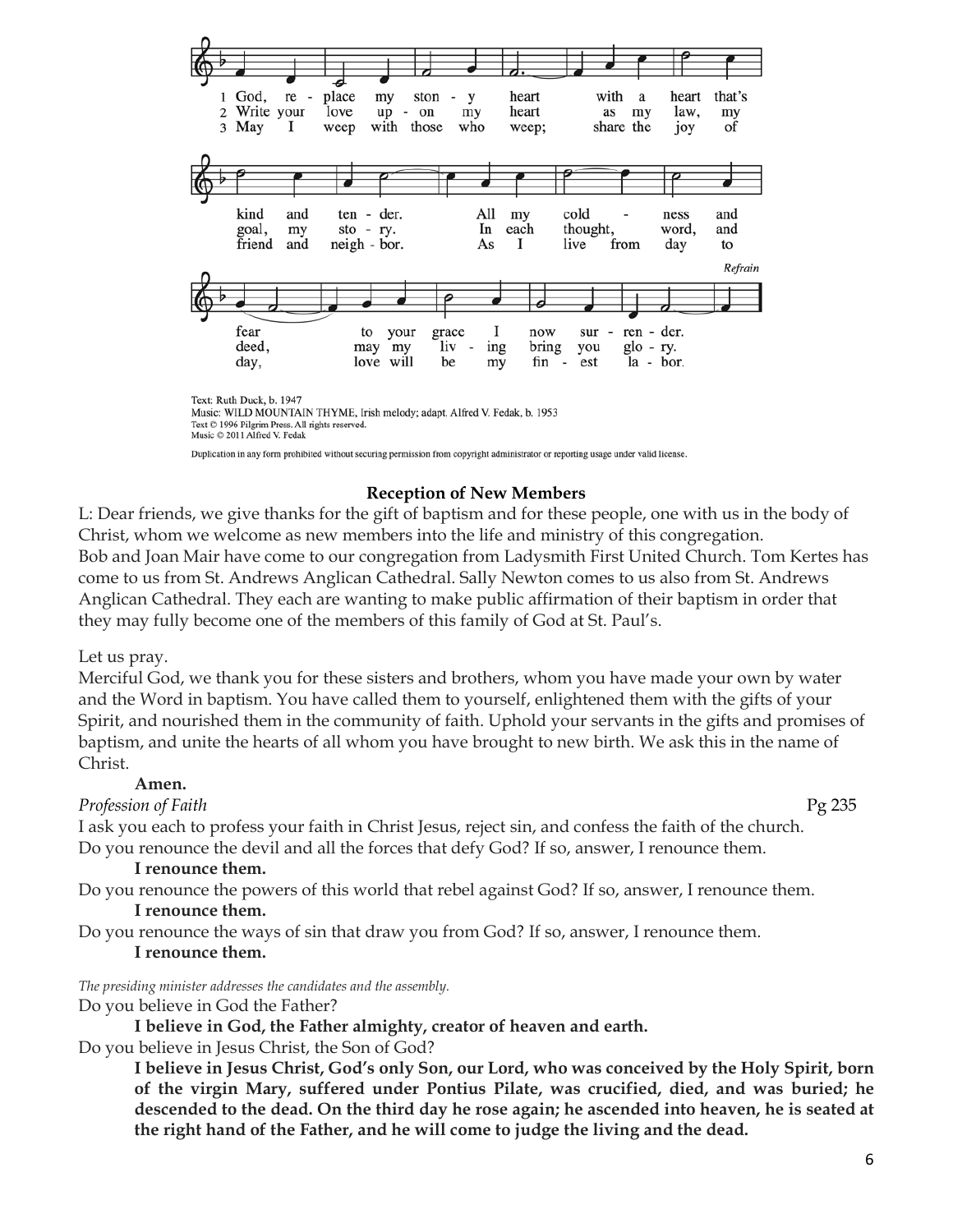Do you believe in God the Holy Spirit?

# **I believe in the Holy Spirit, the holy catholic church, the communion of saints, the forgiveness of sins, the resurrection of the body, and the life everlasting.**

You have each made public profession of your faith. Do you intend to continue in the covenant God made with you in holy baptism: to live among God's faithful people, to hear the word of God and share in the Lord's supper, to proclaim the good news of God in Christ through word and deed, to serve all people, following the example of Jesus, and to strive for justice and peace in all the earth? If so, answer, "I do and I ask God to help and guide me.

# **I do, and I ask God to help and guide me.**

People of God, do you promise to support these sisters and brothers and pray for them in their life in Christ? If so, answer, "We do and we ask God to help and guide us.

# **We do, and we ask God to help and guide us.**

Let us pray.

We give you thanks, O God, that through water and the Holy Spirit you give us new birth, cleanse us from sin, and raise us to eternal life.

Stir up in these beloved ones the gift of your Holy Spirit: the spirit of wisdom and understanding, the spirit of counsel and might, the spirit of knowledge and the fear of the Lord, the spirit of joy in your presence, both now and forever.

### **Amen.**

People of God, welcome these new family members with our applause and good wishes.

*Prayers of Intercession*: (petition end: God, in your mercy) (petition response: **hear our prayer.)**

# L: The peace of Christ be with you always.

### **And also with you.**

### *Offering*

*Offerings may be mailed to the church or placed in our mailbox or you can send e-transfers to offering2stpauls@citywest.ca. You may also give through CanadaHelps to St. Paul's Lutheran, Prince Rupert.*

God of abundance: you have set before us a plentiful harvest. As we feast on your goodness, strengthen us to labor in your field, and equip us to bear fruit for the good of all, in the name of Jesus.

### **Amen.**

*We enter a time of communion. All people are invited to receive God's meal. If you wish to receive, this meal is for you. If you would like to learn more about communion please contact the pastor after worship. Those at home may prepare bread and wine or juice for your worship space. When the bread and beverage are offered by the pastor and you eat and drink you may respond, "Amen." Those worshipping online in the same household are encouraged to serve one another.* 

The Lord be with you. **And also with you.** Lift up your hearts. **We lift them to the Lord.** Let us give thanks to the Lord our God. **It is right to give our thanks and praise.**

It is indeed right… we praise your name and join their unending hymn:

*Holy, holy, holy* pg 190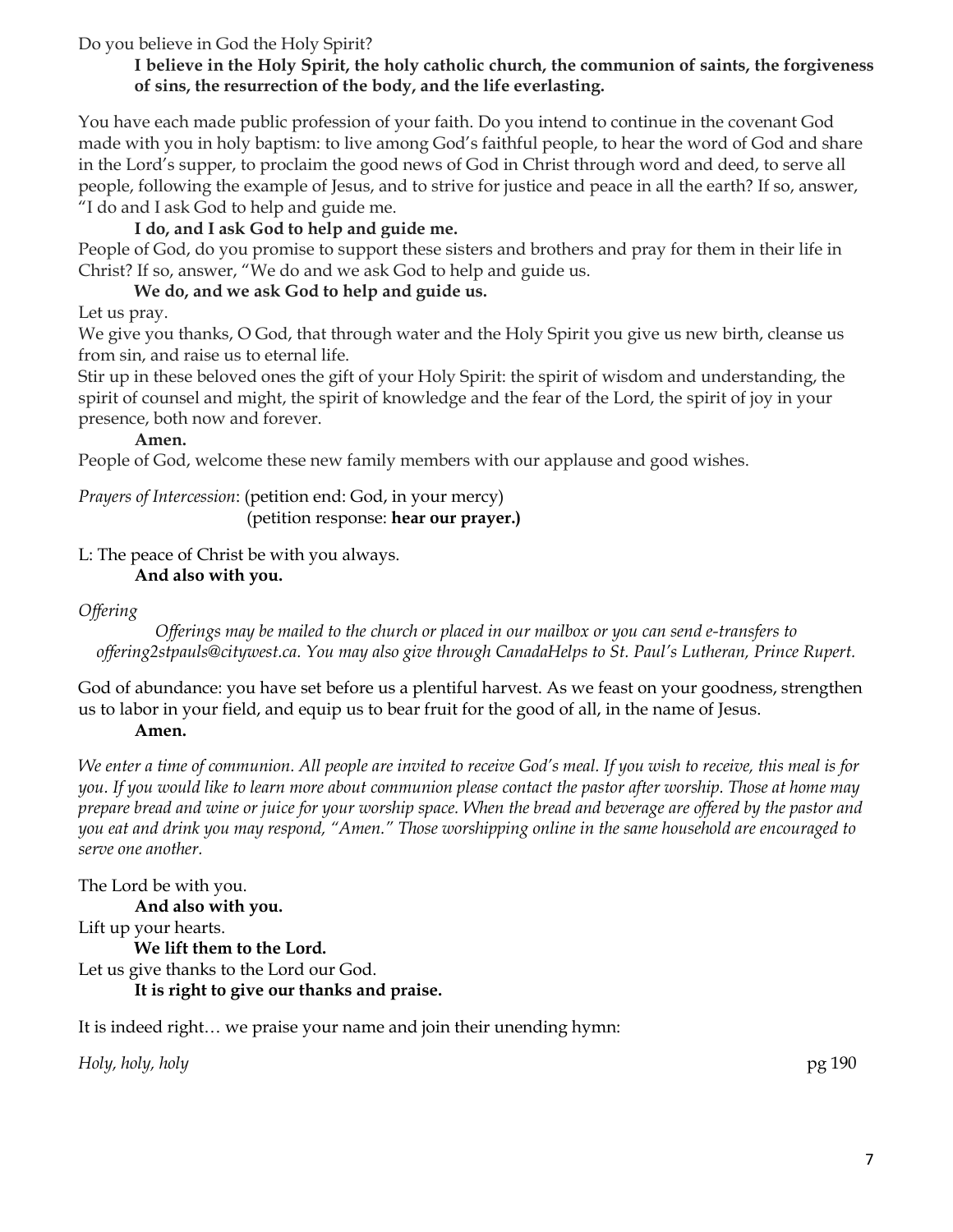

In the night in which… we prepare our hearts for your presence. **Come, Holy Spirit. Come, Holy Spirit. Amen**

L: Gathered into one across time and space by the Holy Spirit, let us pray as Jesus taught us, using whatever version of that prayer comforts you. We pray:

> **Our Father in heaven, hallowed be your name, your kingdom come, your will be done, on earth as in heaven. Give us today our daily bread. Forgive us our sins as we forgive those who sin against us. Save us from the time of trial and deliver us from evil. For the kingdom, the power, and the glory are yours, now and forever. Amen.**

L: If the Holy Spirit calls you to this feast of bread and wine or juice, I invite you to receive that which has been prepared, each in our own places, but gathered together around the table of God. Although we are separated at this time by physical distancing, we are united, made whole in the body of our Lord. The risen Christ dwells with us here. All who are hungry, all who are thirsty, come.